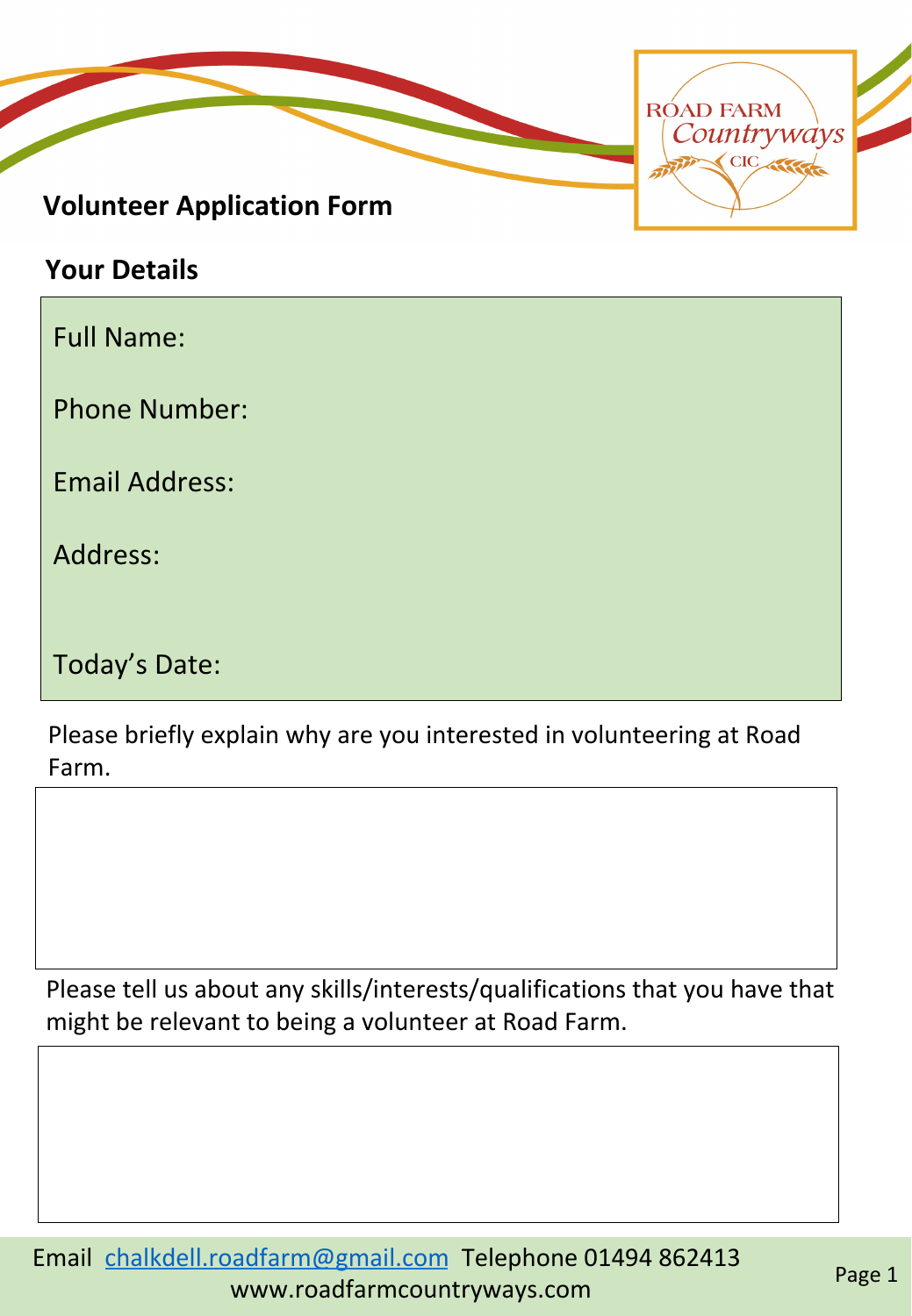

Have you had any previous contact with Road Farm? If so, please tell us about it here.

Please tick which days you would be available to volunteer:

|           | <b>AM</b> | <b>PM</b> |
|-----------|-----------|-----------|
| Monday    |           |           |
| Tuesday   |           |           |
| Wednesday |           |           |
| Thursday  |           |           |
| Friday    |           |           |
| Saturday  |           |           |
| Sunday    |           |           |

What kind of activities, roles or duties would you like to lend a hand with in a volunteering capacity? Whether it's supporting our Farm Helpers accessing the farm, admin and office tasks, or helping out at events or with visiting groups, or something else you feel you could offer, please let us know here: